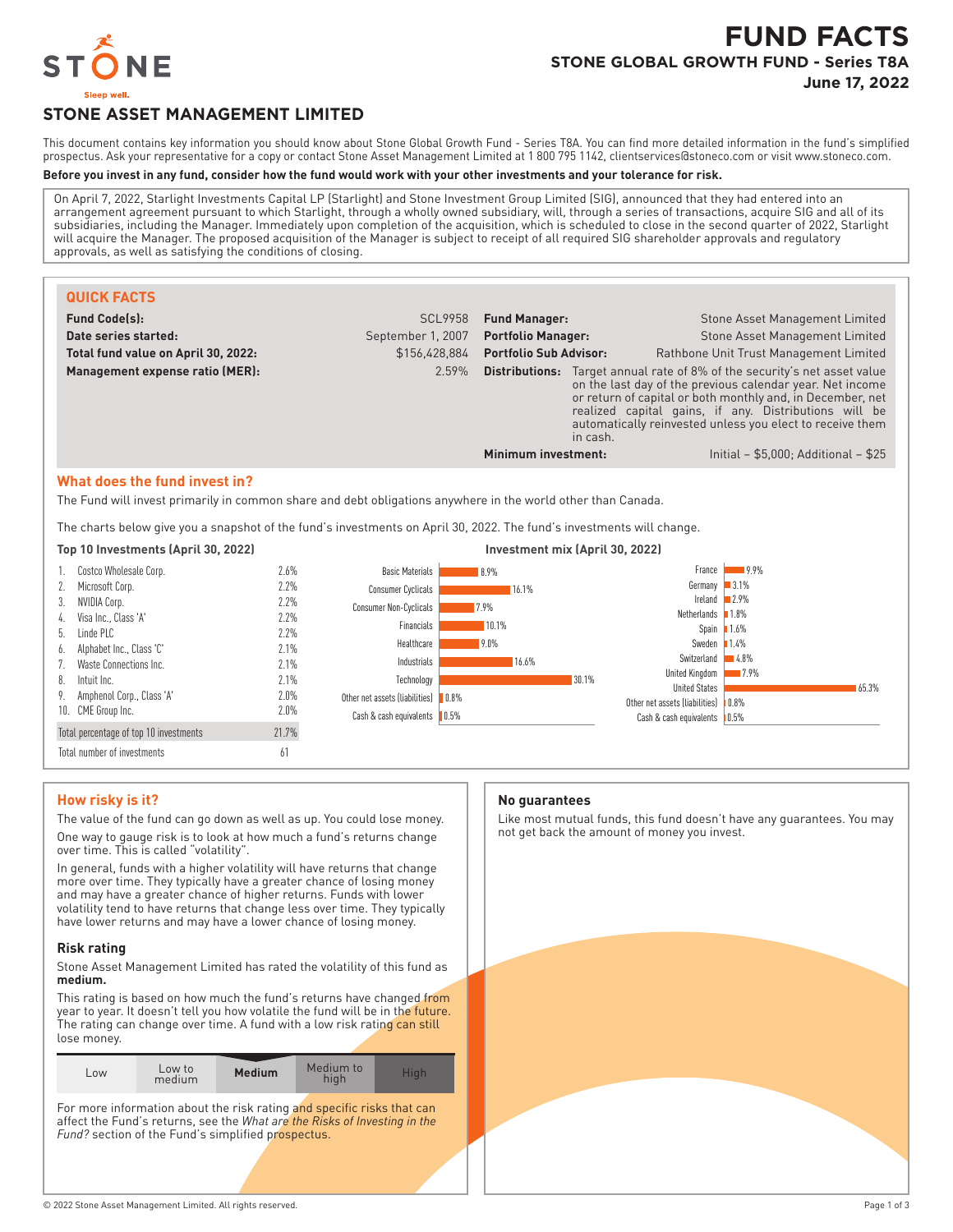

# **STONE GLOBAL GROWTH FUND - Series T8A**

# **How has the fund performed?**

This section tells you how Series T8A securities of the fund has performed over the past 10 years. Returns are after expenses have been deducted. These expenses reduce the fund's returns.

#### **Year-by-year returns**

The bar chart shows how the Series of the fund performed in each of the past 10 years. The fund's Series value has decreased in 1 of the past 10 years. The range of returns and change from year to year can help you assess how risky the Series of the fund has been in the past. It does not tell you how the Series of the fund will perform in the future.



# **Best and worst 3-month returns**

This table shows the best and worst returns for Series T8A securities of the fund in a 3-month period over the past 10 years. The best and worst 3-month returns could be higher or lower in the future. Consider how much of a loss you could afford to take in a short period of time.

|              | Return  | 3 months ending | If you invested \$1,000 at the beginning of the period |
|--------------|---------|-----------------|--------------------------------------------------------|
| Best return  | 20.47%  | June 30, 2020   | Your investment would rise to \$1.204.70.              |
| Worst return | -15.80% | March 31, 2022  | Your investment would drop to \$842.00.                |

# **Average return**

The annual compound return of the Series of the fund was approximately 12.4% over the past 10 years. If you had invested \$1,000 in the Series of the fund 10 years ago, your investment would now be worth \$3,222.23.

# **Who is this fund for?**

#### **This fund is suitable for investors:**

- Seeking capital growth and exposure to global securities
- With a mid-term to long-term investment horizon with a medium risk tolerance

This fund may not be suitable for investors with a short-term investment horizon.

# **A word about tax**

In general, you'll have to pay income tax on any money you make on a fund. How much you pay depends on the tax laws where you live and whether or not you hold the fund in a registered plan such as a Registered Retirement Savings Plan or a Tax-Free Savings Account.

Keep in mind that if you hold your fund in a non-registered account, fund distributions are included in your taxable income, whether you get them in cash or have them reinvested.

# **How much does it cost?**

The following tables show the fees and expenses you could pay to buy, own and sell Series T8A securities of the fund.

The fees and expenses – including any commissions – can vary among series of a fund and among funds. Higher commissions can influence representatives to recommend one investment over another. Ask about other funds and investments that may be suitable for you at a lower cost.

#### **1. Sales charges**

Series T8A is the initial sales charge option.

| <b>Sales charge option</b> | What you pay                      |                                          | <b>How it works</b>                                                                                                                                                                          |
|----------------------------|-----------------------------------|------------------------------------------|----------------------------------------------------------------------------------------------------------------------------------------------------------------------------------------------|
|                            | in percent (%)                    | in dollars (\$)                          |                                                                                                                                                                                              |
| Initial sales charge       | 0% to 5% of the amount<br>you buy | \$0 to \$50 on every<br>$$1,000$ you buy | • Negotiated between you and your representative.<br>The initial sales charge is deducted from the amount you invest. It goes to<br>$\bullet$<br>your representative's firm as a commission. |
|                            |                                   |                                          |                                                                                                                                                                                              |